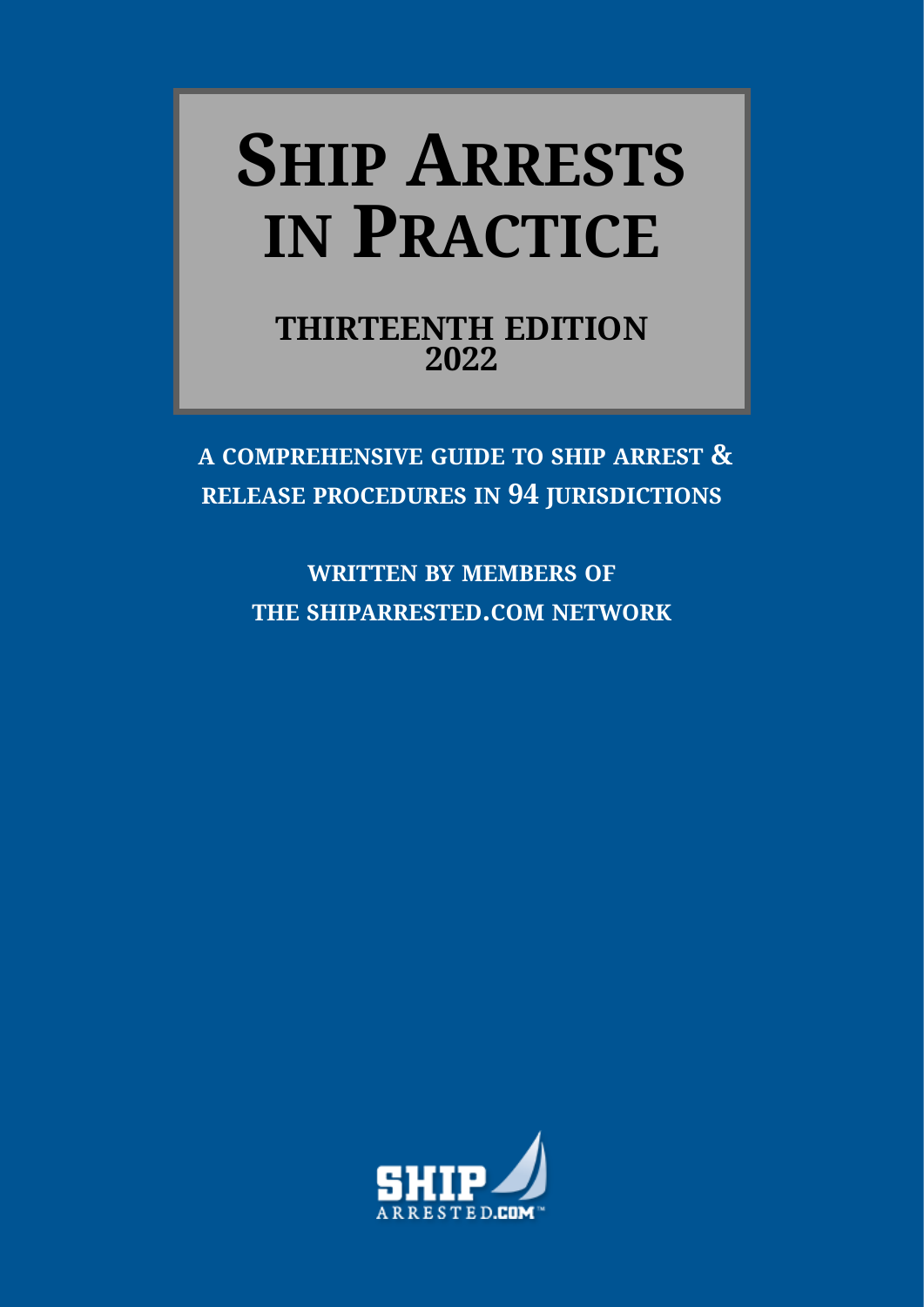Welcome to the thirteenth edition of *Ship Arrests in Practice*.

This ShipArrested.com network publication has been circulated among the maritime industry for many years as a very welcome guide for parties willing to arrest or release a ship worldwide. Suppliers, owners, insurers, P&I Clubs, law firms, and banks are some of our most frequent readers.

Thanks are due to all of the members contributing to the 13th edition of the publication and my special thanks goes to the members of the Editorial Committee who, as busy as we all are, have taken the time to review the publication to make it the first-rate source that it is.

The law is stated as of 1st of January 2022.

Felipe Arizon

Editorial Committee of the Shiparrested.com network: Richard Faint, Kelly Yap, Francisco Venetucci, George Chalos, Marc de Man, Abraham Stern, and Dr. Felipe Arizon

N.B.: The information contained in this book is for general purposes, providing a brief overview of the requirements to arrest or release ships in the said jurisdictions. It does not contain any legal or professional advice. For a detailed synopsis, please contact a Shiparrested.com member.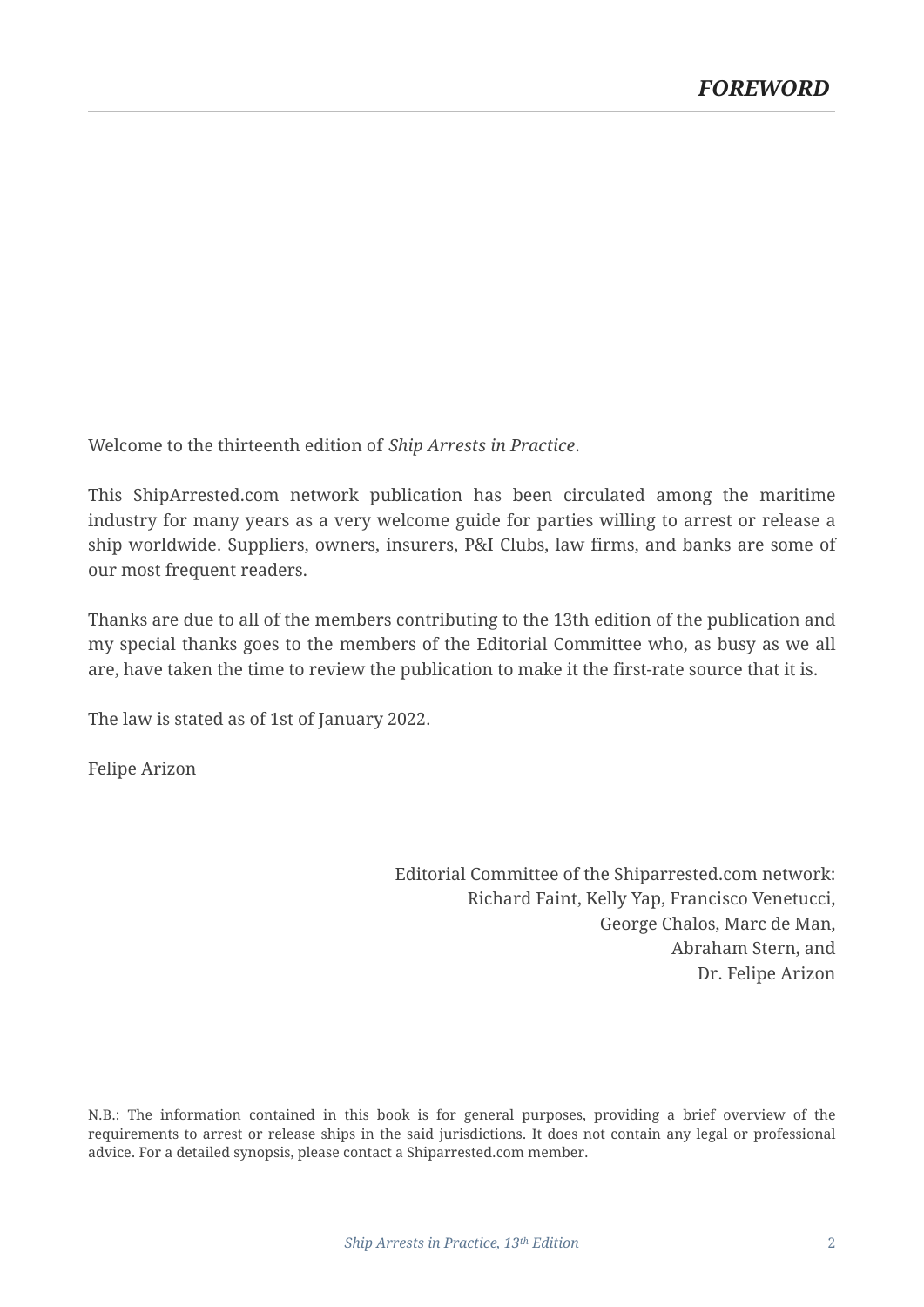## **TABLE OF CONTENTS**

#### SHIP ARRESTS IN...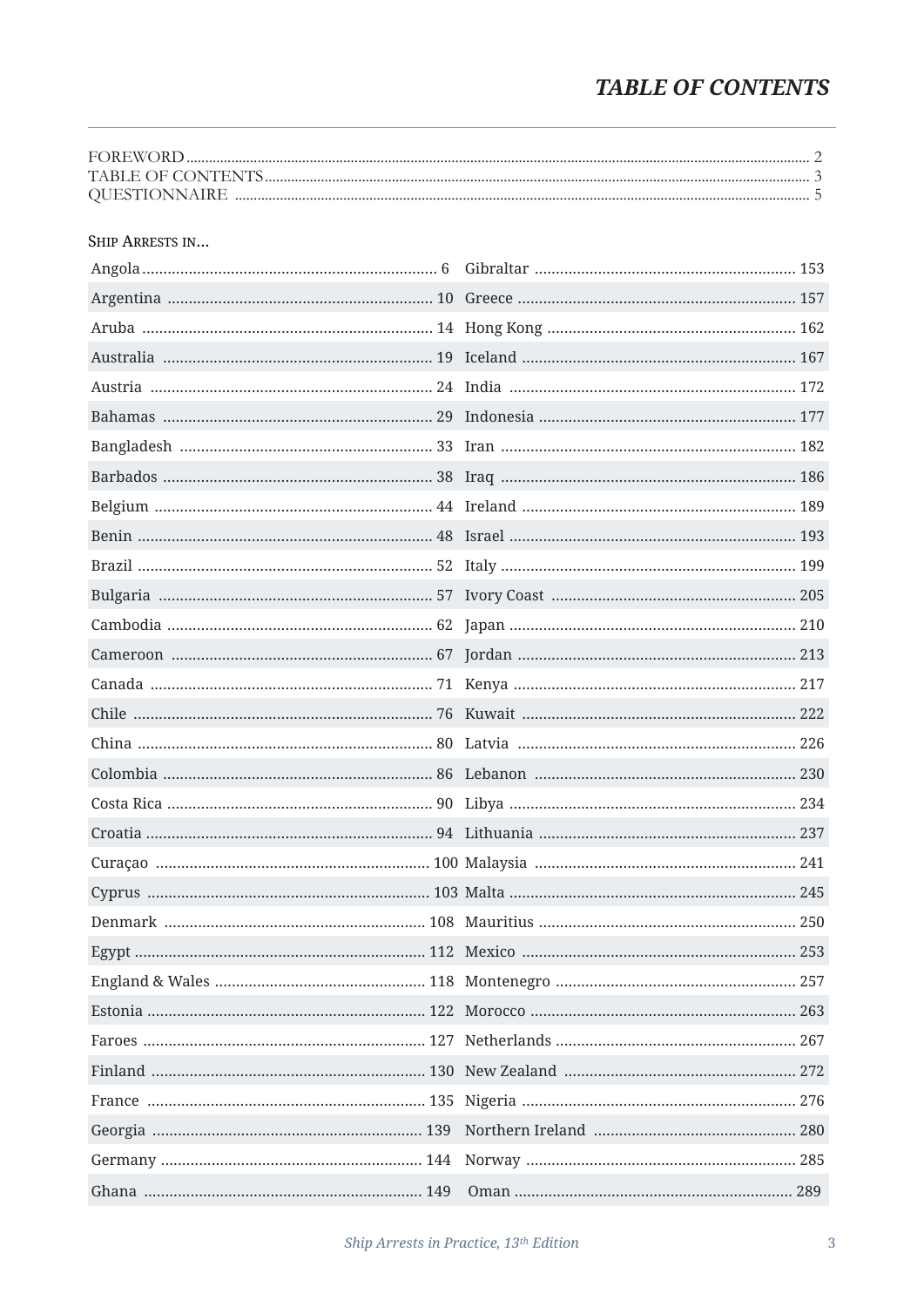#### **APPENDICES**

| INTERNATIONAL CONVENTION FOR THE UNIFICATION OF CERTAIN RULES OF LAW RELATING TO MARITIME LIENS |  |
|-------------------------------------------------------------------------------------------------|--|
| INTERNATIONAL CONVENTION FOR THE UNIFICATION OF CERTAIN RULES RELATING TO MARITIME LIENS        |  |
|                                                                                                 |  |

*Ship Arrests in Practice,* 13th Edition © 2022 Copyright Shiparrestedcom S.L. Front Cover, Questionnaire by Dr. Arizon, and each article to its author. All rights reserved. No part of this publication may be reproduced or transmitted in any forms or by any means, without the prior permission of the authors, in accordance with the International Copyright Law. Shiparrested.com is a registered trademark 2000-2022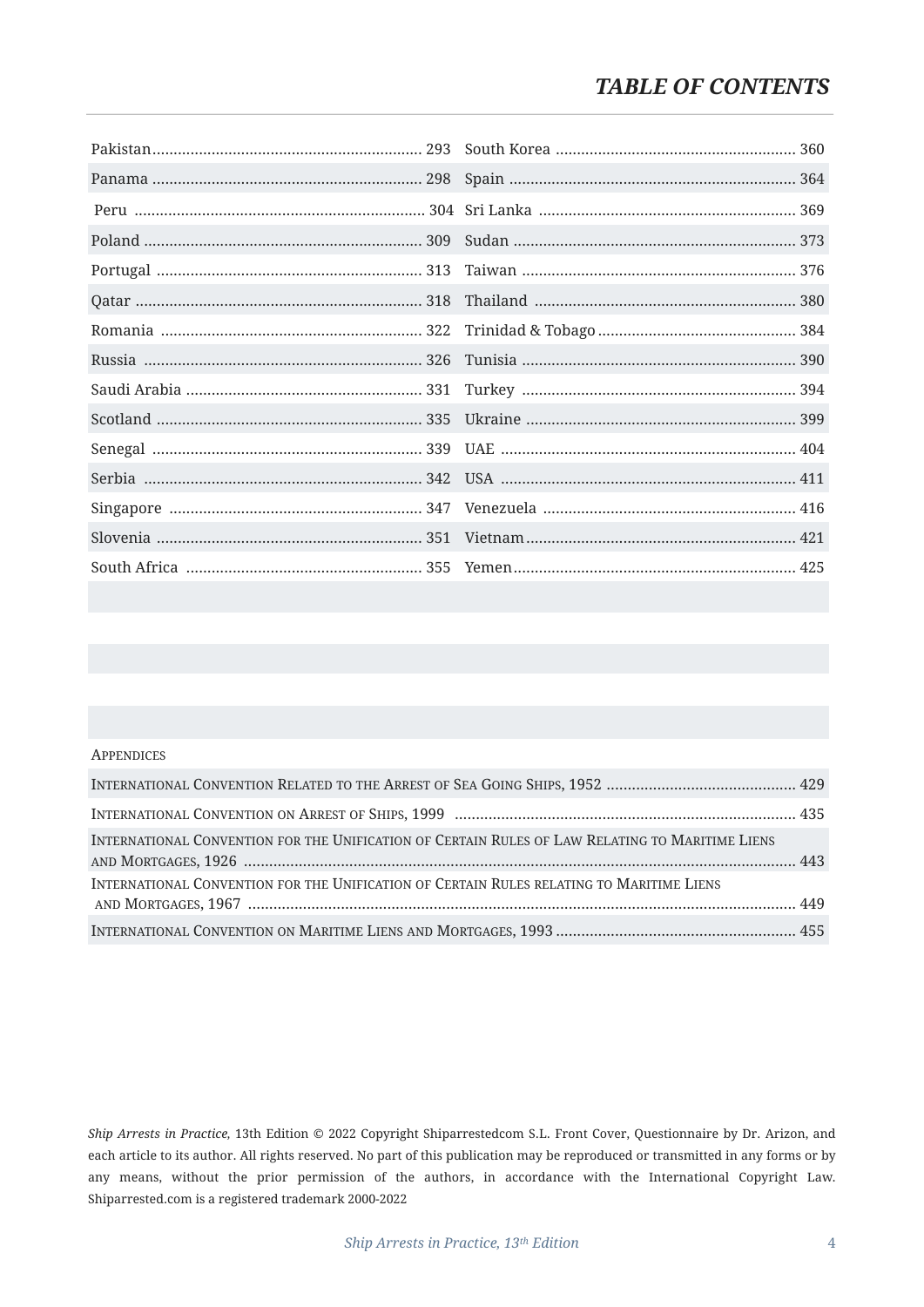#### <span id="page-4-0"></span>**OVERVIEW**

1. Please give an overview of ship arrest practice in your country.

#### **APPLICABLE LAWS**

- 2. Which International Convention applies to arrest of ships in your country?
- 3. Is there any other way to arrest a ship in your jurisdiction?
- 4. Are there alternatives e.g. saisie conservatoire or freezing order?

#### **CLAIMS SUBJECT TO SHIP ARREST**

- 5. For which types of claims can you arrest a ship?
- 6. Can you arrest a ship irrespective of her flag?
- 7. Can you arrest a ship irrespective of the debtor?
- 8. What is the position as regards sister ships and ships in associated ownership?
- 9. What is the position as regards Bareboat and Time-Chartered vessels?

#### **ARREST PROCEDURE**

- 10. Do your Courts require counter-security in order to arrest a ship?
- 11. Is there any difference in respect to arresting a ship for a maritime claim and a maritime lien?
- 12. Does your country recognise maritime liens? Under which International Convention, if any?
- 13. What lapse of time is required in order to arrest a ship from the moment the file arrives to your law firm?
- 14. Do you need to provide a POA or any other documents of the claim to the Court?
- 15. What original documents are required, what documents can be filed electronically, what documents require notarisation and/or apostille, and when are they needed?
- 16. Will your Courts accept jurisdiction over the substantive claim once a vessel has been arrested?

#### **RELEASE PROCEDURE**

- 17. What is the procedure to release a ship from arrest?
- 18. What type of security needs to be placed for the release?
- 19. Does security need to cover interest and costs?
- 20. Are P&I LOUs accepted as sufficient to lift the arrest?
- 21. How long does it take to release the ship?
- 22. Is there a procedure to contest the arrest?

#### **MISCELLANEOUS**

- 23. What period of time will be granted by the Courts in order for the claimants to take legal action on the merits?
- 24. Do the Courts of your country acknowledge wrongful arrest?
- 25. Do the Courts of your country acknowledge the piercing and lifting of the corporate veil?
- 26. Is it possible to have a ship sold pendente lite; if so how long does it take?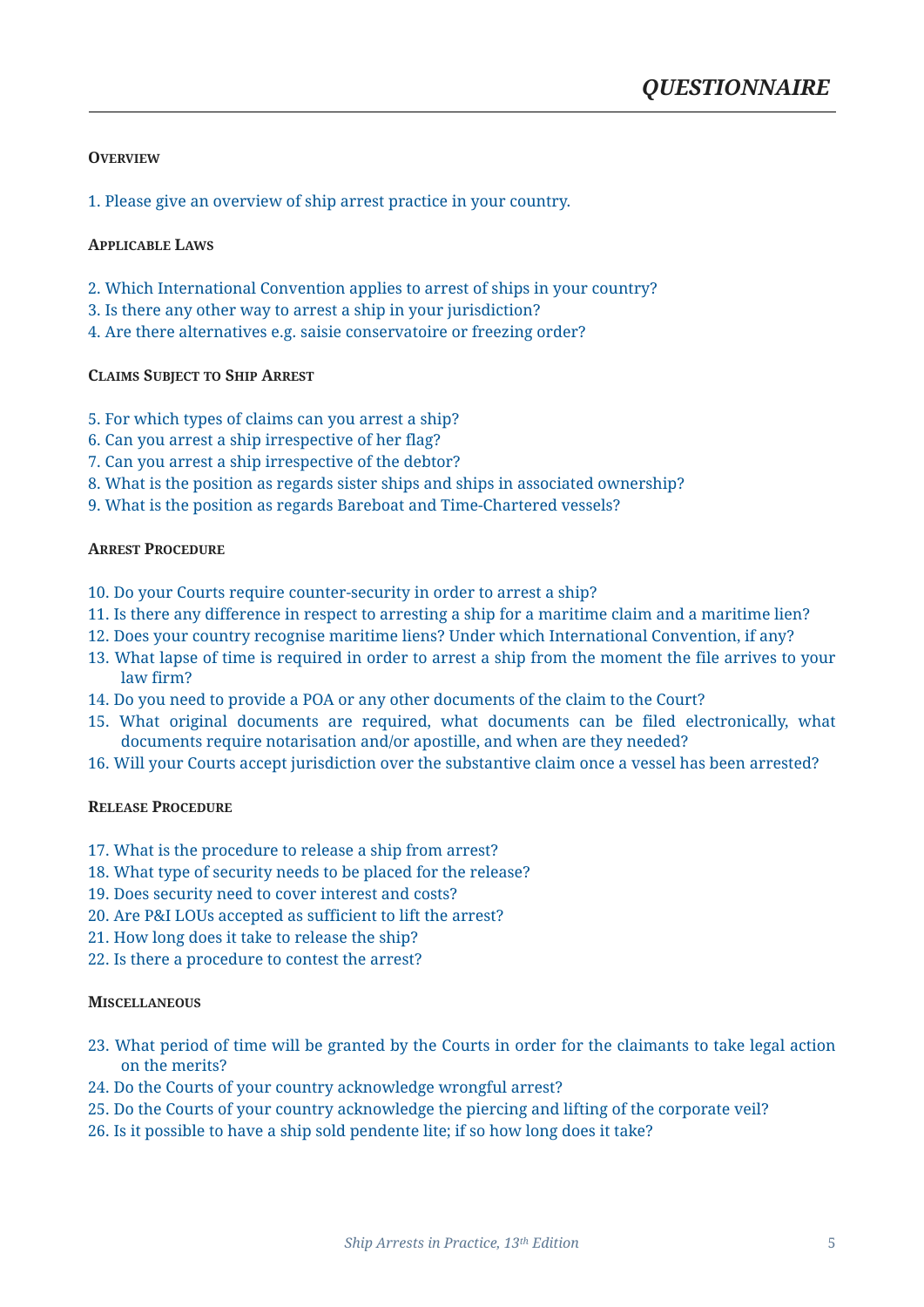## <span id="page-5-0"></span>**SHIP ARREST IN** *VENEZUELA*

By Jose Alfredo Sabatino Pizzolante\* Sabatino Pizzolante Abogados Marítimos & Comerciales jose.sabatino@sabatinop.com www.sabatinop.com Centro Comercial "Las Valentinas", Nivel 2 Oficinas 12/13, Puerto Cabello, Puerto Cabello 2050, Estado Carabobo Venezuela Tel: +58 242 3618159 Fax: +58 242 3614453



#### 1. Please give an overview of ship arrest practice in your country.

Rules related to the arrest of ships in Venezuela have significantly improved with the enactment of the Law on Maritime Commerce (LMC) published in the Official Gazette No.38, 351 dated 5th January 2006. To some extent, the notion of an action in rem has been included in the LMC, in the sense that actions can be exercised against the ship and her Master, without being necessary to make mention of the owners (art. 15 LMC), whereas the writ can be served by handing it over to anyone onboard the ship, and even by fixing one cartel in the ship in the presence of two (2) witnesses, if there is no anybody onboard (art.110 LMC). The arrest or the prohibition from sailing will be carried out by notification effected by the court to the Port Captaincy where the vessel is found. In urgent cases, the legislation allows to inform prohibition from sailing by electronic means, as prescribed by article 104 of the LMC.

#### 2. Which International Convention applies to arrest of ships in your country?

Arrest of ships under Venezuelan law is governed by the provisions contained within the LMC, incorporating very much the 1999 International Convention of Arrest of Ships.

#### 3. Is there any other way to arrest a ship in your jurisdiction?

Together with the exercise of the arrest of a ship in the terms allowed by law or "preventive embargo", art. 103 of the LMC includes another mechanism to guarantee a maritime claim according to which the holder of a maritime claim in respect of a ship may request from the competent court a "precautionary measure of prohibition from sailing", in order to guarantee the existing maritime claim. The court shall agree on the petition without mayor formality, provided evidence is submitted from which it can be inferred presumption of the right that is claimed. If this evidence is not sufficient, the court may request a guarantee to decree this precautionary measure.

#### 4. Are there alternatives e.g. saisie conservatoire or freezing order?

Following a ruling by the Supreme Court of Justice in 2004 it has been held that the arrest or preventive embargo does only proceed in the event of maritime claims as listed by the law. In case of credits different than those regarded as maritime claims then the prohibition from sailing is available pursuant the rules of the Civil Procedure Code.

#### 5. For which types of claims can you arrest a ship?

Article 93 of the LMC contains the list of maritime claims giving rise to an arrest (embargo preventivo) of ship:

a. - Loss or damage caused by the operation of the ship;

b. - Loss of life or personal injury occurring, whether on land or on water, in direct connection with the operation of the ship;

c. - Salvage operations or any salvage agreement, including, if applicable, special compensation relating to salvage operations in respect of a ship which by itself or its cargo threatened damage to the environment;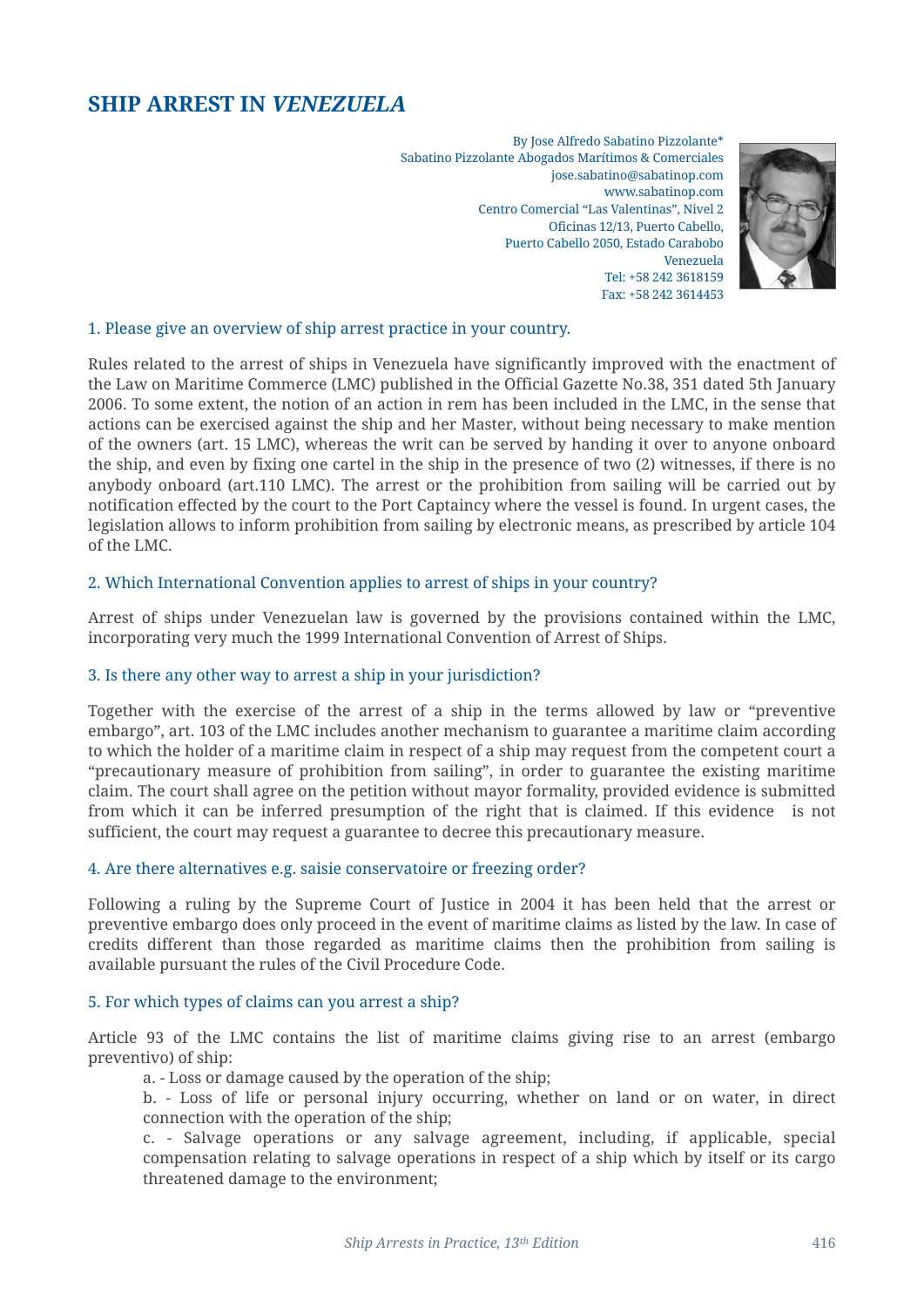d. - Damage or threat of damage caused by the ship to the environment, coastline or related interests; measures taken to prevent, minimize, or remove such damage; compensation for such damage; costs for reasonable measures of reinstatement of the environment actually undertaken or to be undertaken; loss incurred or likely to be incurred by third parties in connection with such damage; and damage, costs, or loss of a similar nature;

e. - Costs or expenses relating to the raising, removal, recovery, destruction or the rendering armless of a ship which is sunk, wrecked, stranded or abandoned, including anything that is or has been on board such ship, and costs or expenses relating to the preservation of an abandoned ship and maintenance of its crew;

f. - Any agreement relating to the use or hire of the ship, whether contained in a charter party or otherwise;

g. - Any agreement relating to the carriage of goods or passengers on board the ship, whether contained in a charter party or otherwise;

h. - Loss of or damage to or in connection with goods (including luggage) carried on board the ship;

i. - General average;

j. - Towage;

k. - Boating (Lanchaje);

L.- Pilotage;

m. - Goods, materials, provisions, bunkers, equipment (including containers) supplied or services rendered to the ship for its operation, management, preservation or maintenance;

n. - Construction, reconstruction, repair, converting or equipping of the ship;

o. - Port, canal, dock, harbor and other waterway dues and charges;

p. - Wages and other sums due to the master, officers and other members of the ship's complement in respect of their employment on the ship, including costs of repatriation and social insurance contributions payable on their behalf;

q. - Disbursements incurred on behalf of the ship or its owners;

r. - Insurance premiums (including mutual insurance calls) in respect of the ship, payable by or on behalf of the shipowner or demise charterer;

s. - Any commissions, brokerages or agency fees payable in respect of the ship by or on behalf of the shipowner or demise charterer;

t. - Any dispute as to ownership or possession of the ship;

u. - Any dispute between co-owners of the ship as to the employment or earnings of the ship; and,

v. - A mortgage or a "hypothèque" or a charge of the same nature on the ship.

#### 6. Can you arrest a ship irrespective of her flag?

Yes. As per art. 13 of the LMC domestic maritime courts are competent to know of proceedings involving a foreign flag ship in cases where according to domestic legislation it can be arrested, unless there is an arbitration agreement or attributing competence to another jurisdiction, in which case the arrest will be granted for the purposes of obtaining a guarantee to execute the eventual arbitration award or judicial decision.

#### 7. Can you arrest a ship irrespective of the debtor?

Yes, it is possible to arrest a ship irrespective of the debtor being national or foreign.

#### 8. What is the position as regards sister ships and ships in associated ownership?

The provisions set by the LMC allows the arrest of the ship in respect of which the maritime claim arose, as well as the arrest of a sister ship, but not one in associated ownership.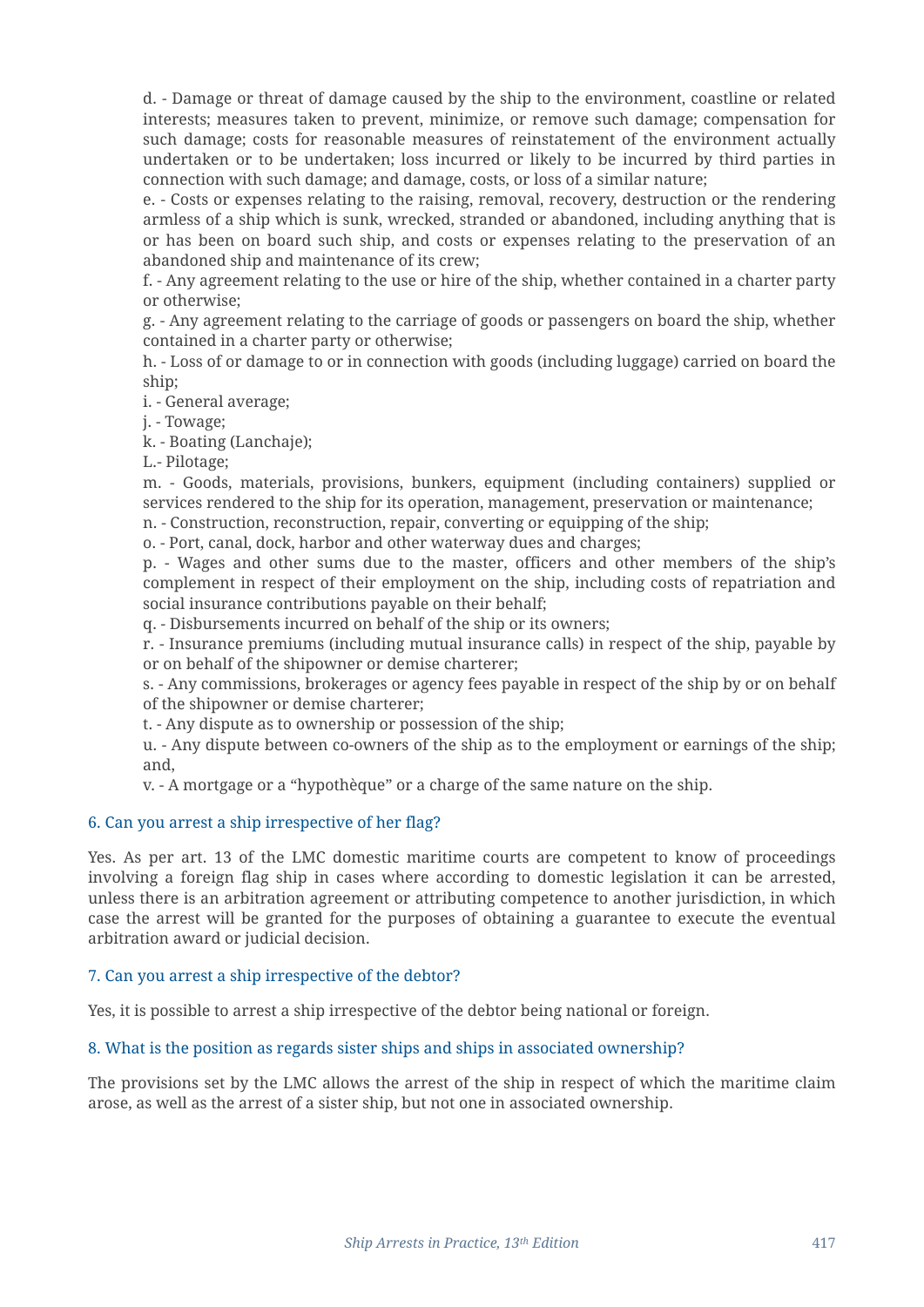#### 9. What is the position as regards Bareboat and Time-Chartered vessels?

As per art. 95 of the LMC the arrest of the bareboat ship is possible if the bareboat charterer by the time the maritime claim arose is obliged by virtue of the relevant credit. Time-Chartered ships, however, may be subject to a preventive measure of prohibition from sailing.

#### 10. Do your Courts require counter-security in order to arrest a ship?

Art. 97 of the LMC states that the court, as a condition to grant the arrest of the ship, may request to the claimant the submission of a guarantee in the amount and subject to the conditions determined by the former, for the claimant to answer for the damages that may cause as a consequence of the arrest. Usually, this guarantee may take the shape of a bond equivalent to 30% of the claim amount as a maximum legal costs, plus the double of the said claim amount.

As per art. 98 of the LMC the defendant may oppose the arrest or request the lifting of it, if in the opinion of the court sufficient security has been provided, except in cases in which a ship has been arrested in respect of any of the maritime claims related to ownership or co-owners disputes. In these cases, a bond or a Letter of Undertaking issued by a reputable P&I Club can be used if acceptable by claimants.

#### 11. Is there any difference in respect to arresting a ship for a maritime claim and a maritime lien?

In practice there is no difference, other than for the purposes of the priorities in the concurrence of credits.

#### 12. Does your country recognise maritime liens? Under which International Convention, if any?

The LMC has incorporated the main provisions of the 1993 Convention on Mortgages and Maritime Liens. Consequently, the country does recognize maritime privileges or liens on a ship.

#### 13. What lapse of time is required in order to arrest a ship from the moment the file arrives to your law firm?

Petition of arrest has to be filed before the First Instance Maritime Court, and formalities can be arranged preferably 96 hours in advance, provided needed documentation is available.

#### 14. Do you need to provide a POA or any other documents of the claim to the Court?

Power of Attorney will be needed to appear in court, together with any public or private document, accepted invoice, charter-party, bill of lading or similar document proving the existence of a maritime claim.

#### 15. What original documents are required, what documents can be filed electronically, what documents require notarisation and/or apostille, and when are they needed?

The Law on Maritime Procedures (published in the Official Gazette Extraordinary No.5, 554, dated 13th November 2001) allows the use of the electronic Power of Attorney; for the purposes of submittal and admission of a lawsuit or any other petition, representation of the plaintiff may be proved by written or electronic means, provided it is accompanied by a guarantee of 10,000 units of account; however, this must be later replaced by the formally granted POA. All supporting documentation must be submitted in original duly notarized with the Apostille formalities as per the 1961 Hague Convention and translated into Spanish by public translator.

#### 16. Will your Courts accept jurisdiction over the substantive claim once a vessel has been arrested?

According to art. 100 of the LMC the Court granting the arrest or receiving the guarantee to allow the release of the ship will be competent to deal with the merits, unless the parties have validly agreed to submit the matter to arbitration or to a foreign jurisdiction.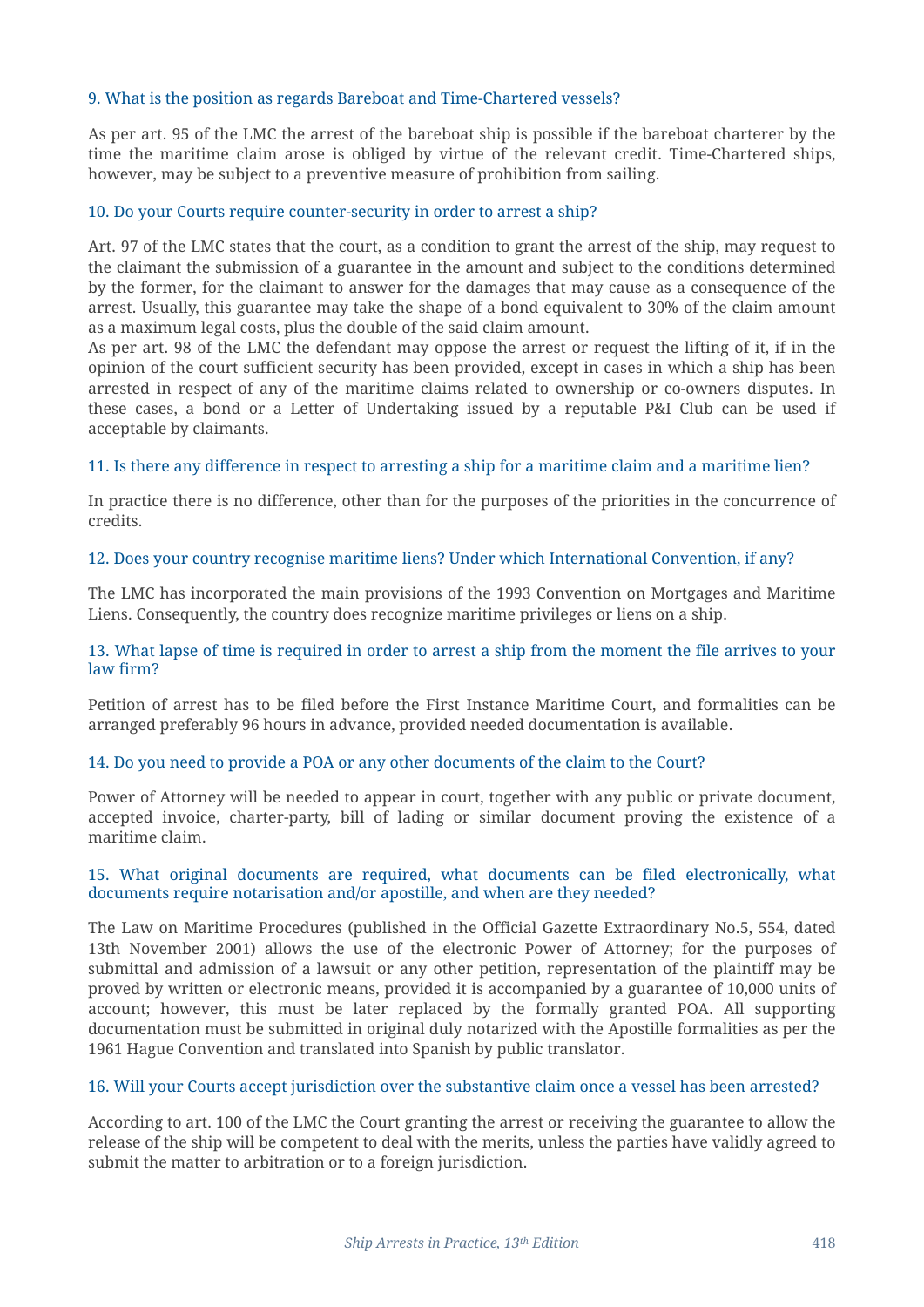#### 17. What is the procedure to release a ship from arrest?

A writing of opposition to the arrest (embargo or prohibition from sailing) must be submitted, either before the serving of the writ or within the three days following it. An eight days period is then opened to promote evidence, at which time the court should take a decision on the second day. This decision is subject to appeal before the Superior Maritime Court.

#### 18. What type of security needs to be placed for the release?

Security may take the shape of a bond issued by an insurance company or a bank of recognised solvency, as well as a cash deposit.

#### 19. Does security need to cover interest and costs?

Procedural rules only prescribe that the security must be equivalent to 30% of the claim amount for legal costs (interest included), plus de double of the said claim amount.

#### 20. Are P&I LOUs accepted as sufficient to lift the arrest?

LOUs by reputable P&I Clubs can be used before the maritime courts, provided it is acceptable to the opponent party or claimant. Even so, it is a matter of discretion for the court.

#### 21. How long does it take to release the ship?

Difficult to give a precise time frame, since this may depend upon the facts of the specific case. Bearing in mind that maritime courts work only by court days, so excluding the non working days and weekends, the release could take not less than 13 days.

#### 22. Is there a procedure to contest the arrest?

The Law on Maritime Commerce refers to the opposition as the mechanism to contest the arrest; however, the governing provisions are prescribed by the Civil Procedural Code and some others of the maritime legislation.

#### 23. What period of time will be granted by the Courts in order for the claimants to take legal action on the merits?

Art. 14 of the LMC states that the court shall suspend any anticipated arrest granted prior to legal proceedings, if within the following ten (10) running days to be counted from the date of the arrest was effected, the lawsuit is not filed. This happens when the arrest is requested by way of petition for prohibition from sailing without filing the lawsuit with arrangement to art. 10 and 103 of the LMC. If granted the arrest or submitted the guarantee to release the ship, the Court is not competent to deal with the merits a period of time shall be given for the lawsuit to be brought either in the competent court or arbitration as per art. 101 of the LMC.

#### 24. Do the Courts of your country acknowledge wrongful arrest?

Eventual damages for wrongful arrest are prescribed by article 99 of the LMC, according to which the court which grants the arrest of a ship, will be competent to determine the extent of liability of the claimant, for any loss which may be incurred by the defendant as a result of the arrest in consequence of:

a) the arrest having been wrongful or unjustified; or

b) excessive security having been demanded and provided.

#### 25. Do the Courts of your country acknowledge the piercing and lifting of the corporate veil?

Although it has been accepted in some employment cases, this has had little development and there are no precedents in the maritime field at the moment.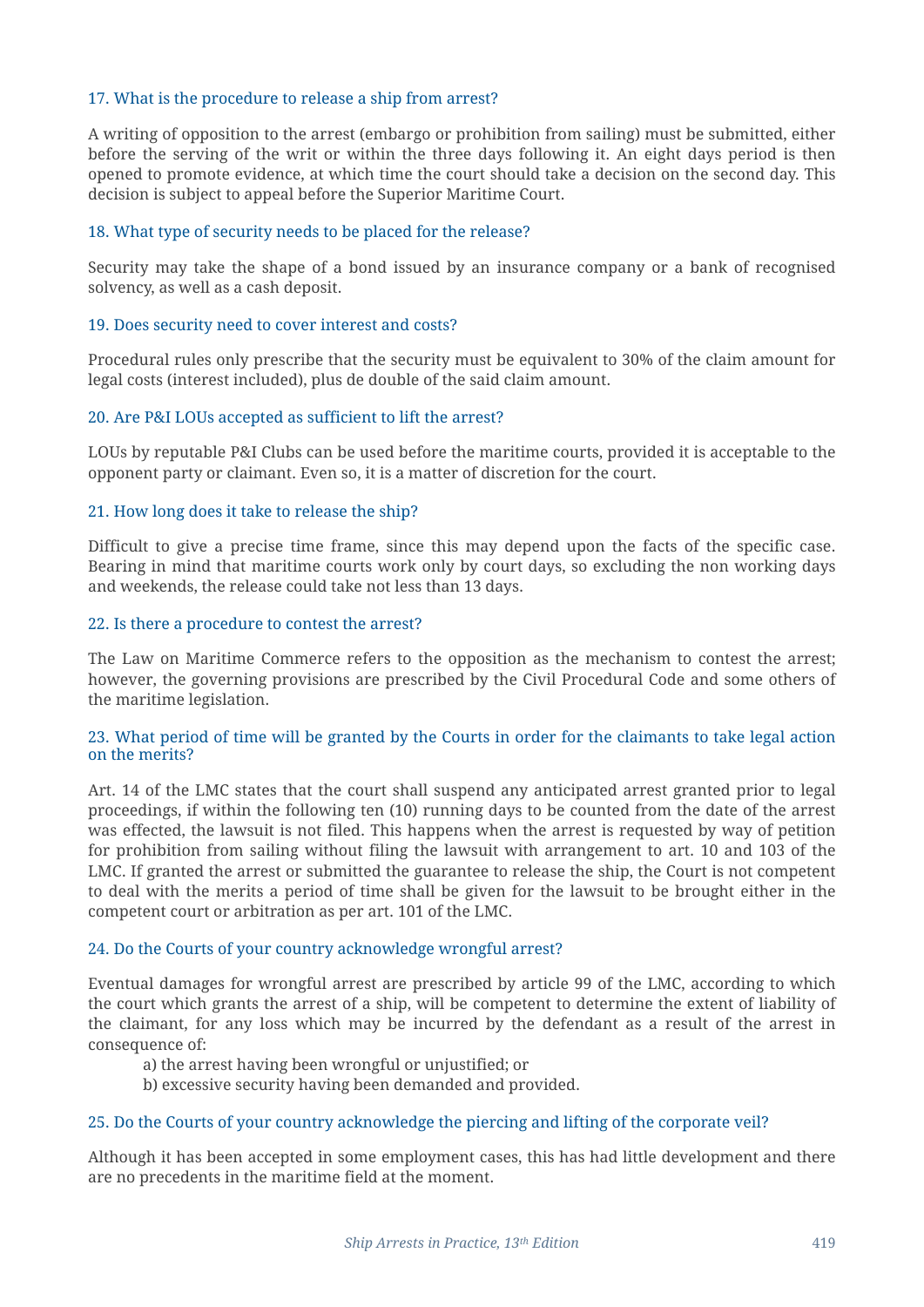#### 26. Is it possible to have a ship sold pendente lite; if so how long does it take?

Art. 106 of the LMC states that after 30 continuous days following the arrest of the ship, without the shipowner not attending to proceedings, the court at the request of the claimant, may order the anticipated auction of the ship, subject to the claimant submitting sufficient guarantee, provided the claim exceeds the 20% of the value of the ship and it is exposed to ruin, obsolescence or deterioration.

*\*Mr. José Alfredo Sabatino Pizzolante holds a Law Degree from the University of Carabobo (Venezuela). He studied at the University of Wales, College of Cardiff, where he obtained an MSc in Port and Shipping Administration as well as an LL.M in Maritime Law. Currently he is a Partner of Sabatino Pizzolante Abogados Marítimos & Comerciales, a law firm specializing in Maritime, Port and Customs Law, and a Professor at the Universidad Maritima del Caribe (Caracas). Mr. Sabatino Pizzolante has wide experience on P&I matters. He is also a Legal Advisor to the Venezuelan Shipping Association, President of the Venezuelan Association of Maritime Law, Executive Vice-President of the Venezuelan Association of Port Law, Titular Member of the Comité Maritime International and the Iberoamerican Institute of Maritime Law. He has extensively written on the Venezuelan maritime law subject, attending many international seminars and congress as speaker.*